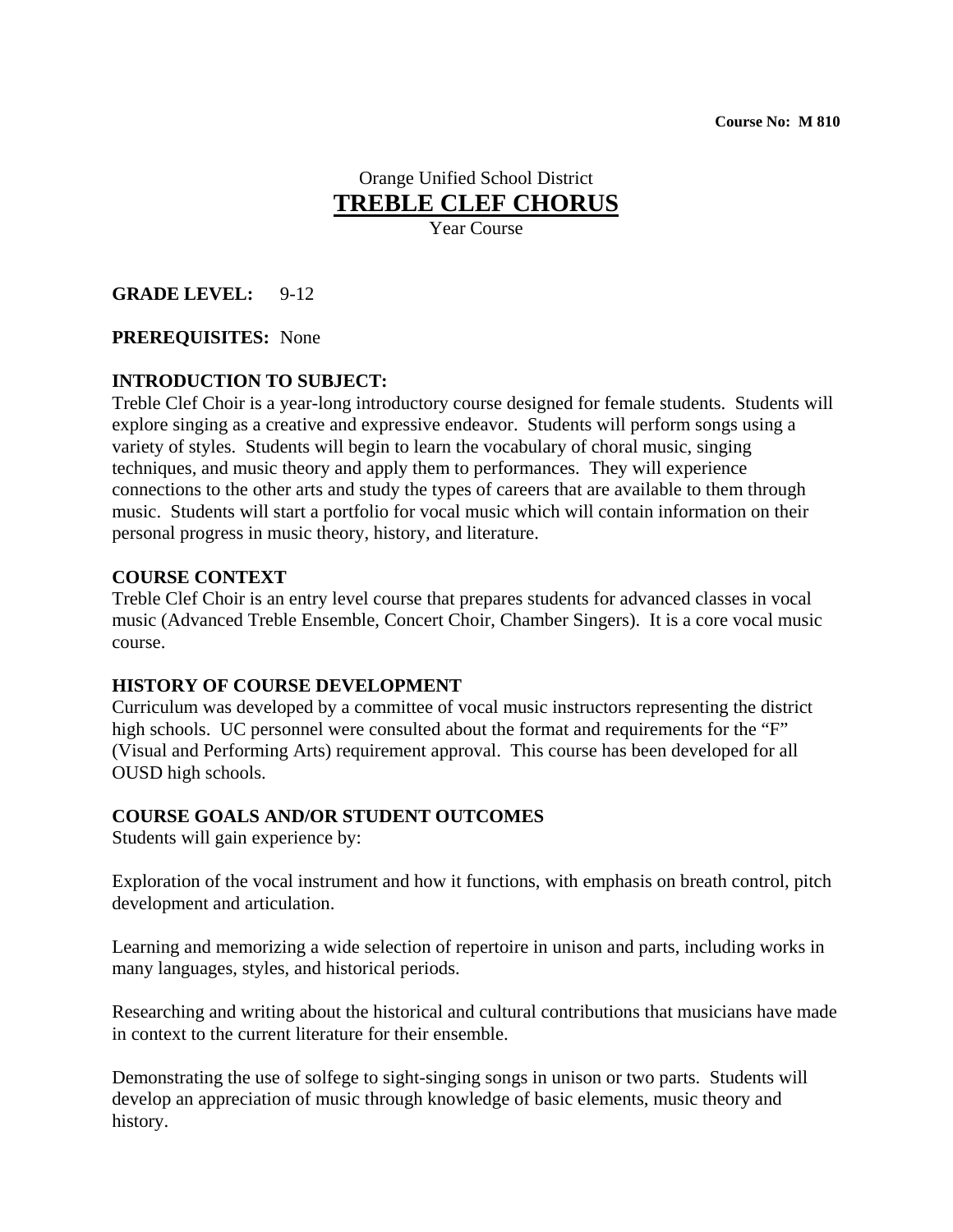Analyzing the musical works and performances of themselves and others and making aesthetic judgments based on their own experiences with music and knowledge of proper style and content of a performance.

Performing in concerts and festivals that are scheduled for their ensemble and applying what they have learned about making music.

Develop a portfolio of vocal music.

### **COURSE OBJECTIVES:**

### **BY THE END OF THE COURSE THE STUDENT WILL BE ABLE TO:**

Meet the following Music Standards, Grades 9-12 Proficient from the Visual and Performing Arts Content Standards for California Schools, Kindergarten Through Grade Twelve:

### ARTISTIC PERCEPTION

*Processing, Analyzing, and Responding to Sensory Information Through the Language and Skills Unique to Music* (Standard 1.0, Grades 9-12 Proficient). *Students read, notate, listen to, analyze, and describe music and other aural information, using the terminology of music.*

Students will read a vocal score of up to four staves and explain how the elements of music are used.

Students will sight-read music accurately and expressively using solfge, or other approved sightreading techniques.

Students will transcribe basic primer rhythmic and melodic dictation.

Students will analyze and describe musical elements and expressive devices used in a varied repertoire of music.

Students will identify and explain a variety of compositional devices and techniques used to provide unity, variety, tension, and release in aural examples.

Students will analyze musical scores from their varied repertoire for the use of form as it relates to genres, styles, and cultures.

### CREATIVE EXPRESSION

*Creating, Performing and Participating In Music* (Standard 2.0, Grades 9-12 Proficient). *Students apply vocal music skills in performing a varied repertoire of music. They compose and arrange music and improvise melodies, variations, and accompaniments, using digital/electronic technology when appropriate.*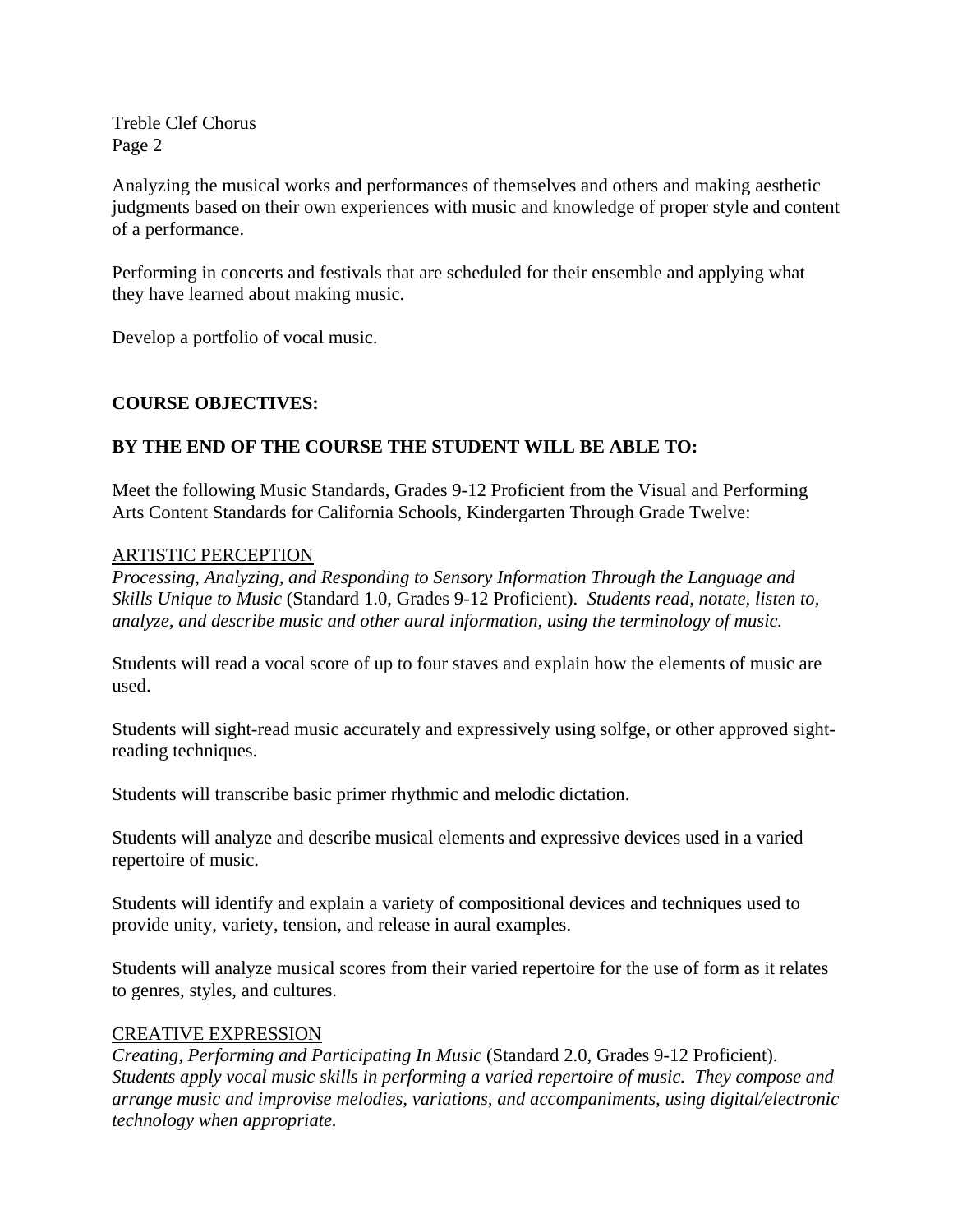Students will sing a repertoire of vocal literature from various genres, styles, and cultures with expression, technical accuracy, tone quality, vowel shape, and articulation in both large and small ensemble.

Students will sing music written in unison through four-parts without an accompaniment.

Students will sing in small ensembles with one or two on a part.

Students will improvise harmonic line over a given chord progression.

### HISTORICAL AND CULTURAL CONTEXT

*Understanding the Historical Contributions and Cultural Dimensions of Music* (Standard 3.0, Grades 9-12 Proficient). *Students analyze the role of music in past and present cultures throughout the world, noting cultural diversity as it relates to music, musicians, and composers.* 

Students will, using their current repertoire, identify a music genre of the United States, trace its evolution, and cite well-known musicians associated with it.

Students will select, using current repertoire, an era to describe the many functions that musicians played in that time. They will explain the types of activities and achievements that might have occurred.

Students will perform music from various cultures and time periods.

### AESTHETIC VALUING

*Responding to Analyzing and Making Judgments About Works of Music* (Standard 4.0, Grades 9- 12 Proficient). *Students critically assess and derive meaning from works of music and the performance of musicians in a cultural context according to the elements of music and aesthetic qualities.* 

Students will develop specific criteria for making informed critical evaluations of the quality and effectiveness of performances, compositions, arrangements, and improvisations.

Students will, using the evaluation criteria, evaluate their own performance and the performance of others' ensembles, both professional and amateur.

Students will describe the meanings of the musical works which they perform and how people from the culture respond to that specific work.

Students will describe the means used to create images and evoke feelings and emotions from the cultures represented in their repertoire.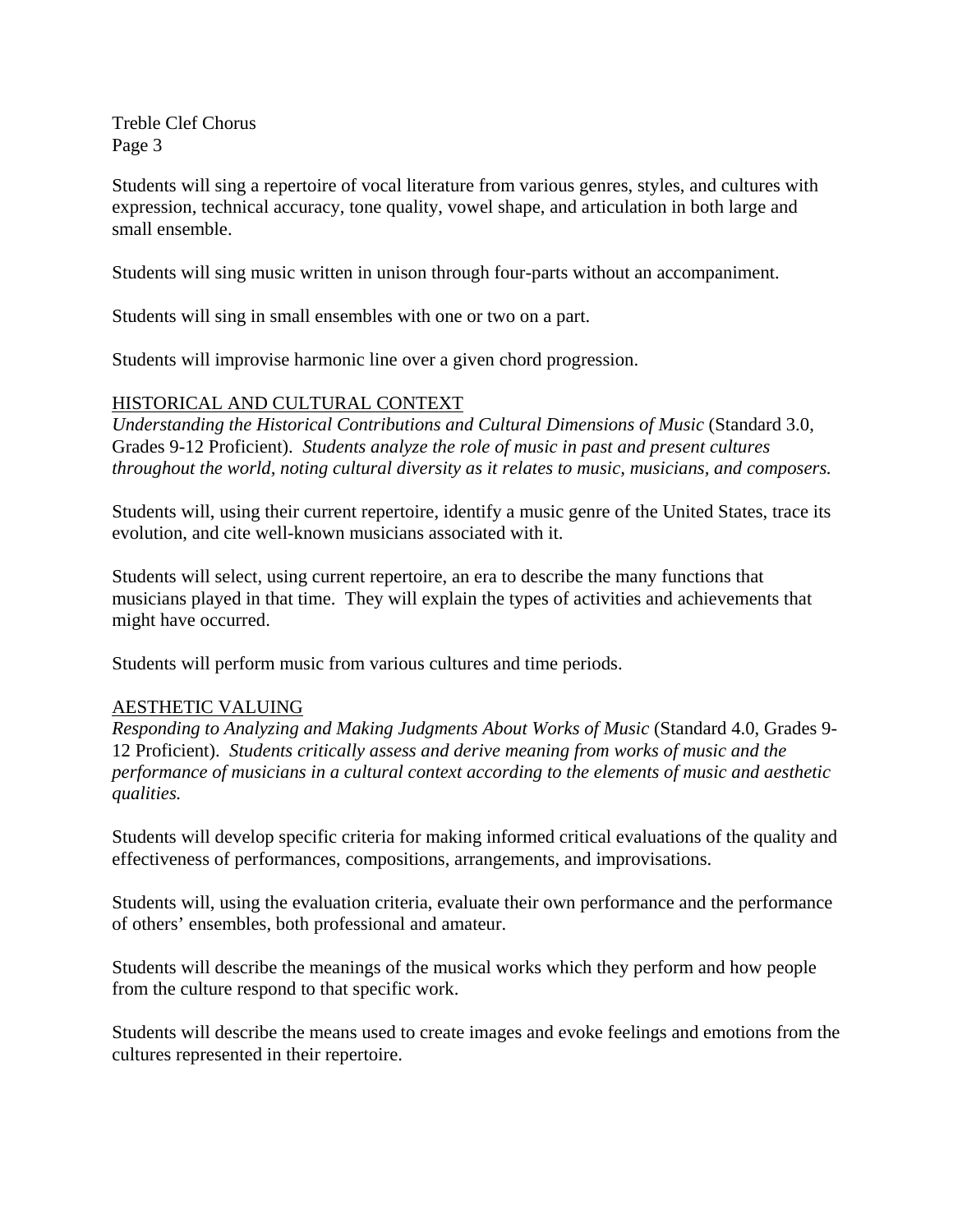# CONNECTIONS, RELATIONSHIPS, AND APPLICATIONS

*Connecting and Applying What Is Learned in Music to Learning in Other Art Forms and Subject Areas and to Careers* (Standard 5.0, Grades 9-12 Proficient). *Students apply what they have learned in music across subject areas. They develop competencies and creative skills in problem solving, communication, and management of time and resources that contribute to lifelong learning and career skills. They learn about careers in and related to music.* 

Students will demonstrate an understanding of the different roles that musicians have in our culture, (i.e., soloist, band member, teacher, advertising, religious leader, arranger, composer, etc.).

Students will apply some aspect of their repertoire to any other class that is in their current schedule, (i.e., text of song for English, historical relationship for social studies).

Students will compile and present information on a career in the music field.

Students will develop and maintain a vocal music portfolio.

## **COURSE OVERVIEW AND APPROXIMATE UNIT TIME ALLOTMENTS**

|    |                                                        |                                      |                                                 | <b>WEEKS</b> |  |
|----|--------------------------------------------------------|--------------------------------------|-------------------------------------------------|--------------|--|
| I. | Basics of Vocalizing, Basic Music Theory and Portfolio |                                      |                                                 |              |  |
|    | Development                                            |                                      |                                                 |              |  |
|    | A.                                                     | The basics of sound production       | Weeks 1-4                                       |              |  |
|    |                                                        | 1.                                   | Breathing: Concepts and exercises               |              |  |
|    |                                                        | 2.                                   | Posture                                         |              |  |
|    |                                                        | 3.                                   | Phonation                                       |              |  |
|    | Β.                                                     | Development of vocal music portfolio |                                                 | Week 5       |  |
|    |                                                        | 1.                                   | Computer tutorials                              | Ongoing      |  |
|    |                                                        | 2.                                   | How to write a resume.                          |              |  |
|    |                                                        | 3.                                   | Creation of portfolio, upkeep, and presentation |              |  |
|    | C.                                                     | <b>Musical elements</b>              |                                                 | Week 1       |  |
|    |                                                        | 1.                                   | Pitch                                           | Ongoing      |  |
|    |                                                        | 2.                                   | Rhythm                                          |              |  |
|    |                                                        | 3.                                   | Harmony                                         |              |  |
|    |                                                        | 4.                                   | Form                                            |              |  |
|    |                                                        | 5.                                   | Texture                                         |              |  |
|    |                                                        | 6.                                   | Tempo and dynamics                              |              |  |

7. Timbre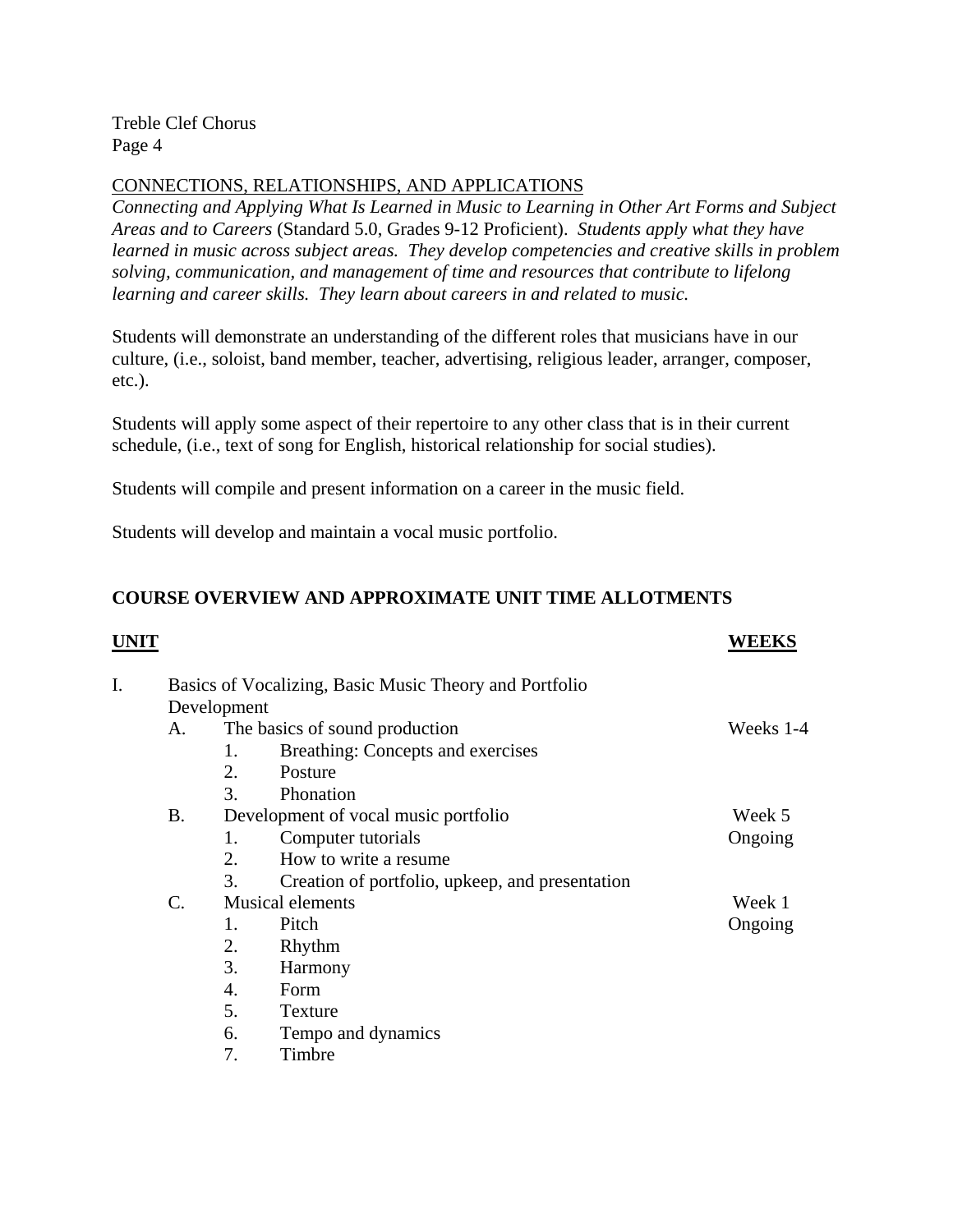$III.$ 

|      |             |                                                        | <b>WEEKS</b> |  |  |  |  |
|------|-------------|--------------------------------------------------------|--------------|--|--|--|--|
|      | D.          | Music notation                                         | Week 1       |  |  |  |  |
|      |             | 1.<br>Reading and writing                              | Ongoing      |  |  |  |  |
|      |             | Transpositions<br>a.                                   |              |  |  |  |  |
|      |             | Multi-parts<br>b.                                      |              |  |  |  |  |
|      | E.          | Vocabulary/Terminology                                 | Week 1       |  |  |  |  |
|      |             | Common<br>1.                                           | Ongoing      |  |  |  |  |
|      |             | 2.<br>Uncommon                                         |              |  |  |  |  |
|      | F.          | Creating                                               | Week 16      |  |  |  |  |
|      |             | 1.<br>Composition                                      | Ongoing      |  |  |  |  |
|      |             | 2.<br>Improvisation                                    |              |  |  |  |  |
|      | G.          | Listening                                              | Week 1       |  |  |  |  |
|      |             | Compare/contrast<br>1.                                 | Ongoing      |  |  |  |  |
|      |             | 2.<br>Analyze                                          |              |  |  |  |  |
| II.  |             | Historical and Multi-Cultural: Social and Historical   |              |  |  |  |  |
|      |             | <b>Influences of Selected Music</b>                    |              |  |  |  |  |
|      | A.          | Multi-cultural music contributions                     | Week 21      |  |  |  |  |
|      |             | Analyzing distinctive cultural musical<br>1.<br>idioms | Ongoing      |  |  |  |  |
|      | <b>B.</b>   | Personal heritage                                      |              |  |  |  |  |
|      |             | Comparing individual heritages in music<br>1.          |              |  |  |  |  |
| III. | Performance |                                                        |              |  |  |  |  |
|      | А.          | Selection of music                                     | Week 1       |  |  |  |  |
|      | <b>B.</b>   | Rehearsal techniques                                   | Ongoing      |  |  |  |  |
|      |             | 1.<br>Set-up                                           |              |  |  |  |  |
|      |             | 2.<br>Warm-up                                          |              |  |  |  |  |
|      |             | 3.<br>Interpret and perform                            |              |  |  |  |  |
|      |             | Closure and cleanup<br>$\overline{4}$ .                |              |  |  |  |  |
|      | C.          | Evaluation of performance                              | Week 5       |  |  |  |  |
|      |             | Analyze group performance<br>1.                        | Ongoing      |  |  |  |  |
|      |             | 2.<br>Self-critique of performances                    |              |  |  |  |  |

### **TEXTS AND SUPPLEMENTAL MATERIALS**

Textbooks are adopted on a seven-year cycle that is scheduled for all subjects, including music. Vocal Music teachers in the district review all. Each instructor may then purchase octavo music to supplement the adopted text. The current textbooks adopted by our district are *Something to Sing About*, Volume 1 and *Successful Sight Singing.* Each Instructor purchases graded choral music based on the level of ability of the singers for source material. Students are encouraged to use the Internet for research and reading on assigned and enrichment projects and research.